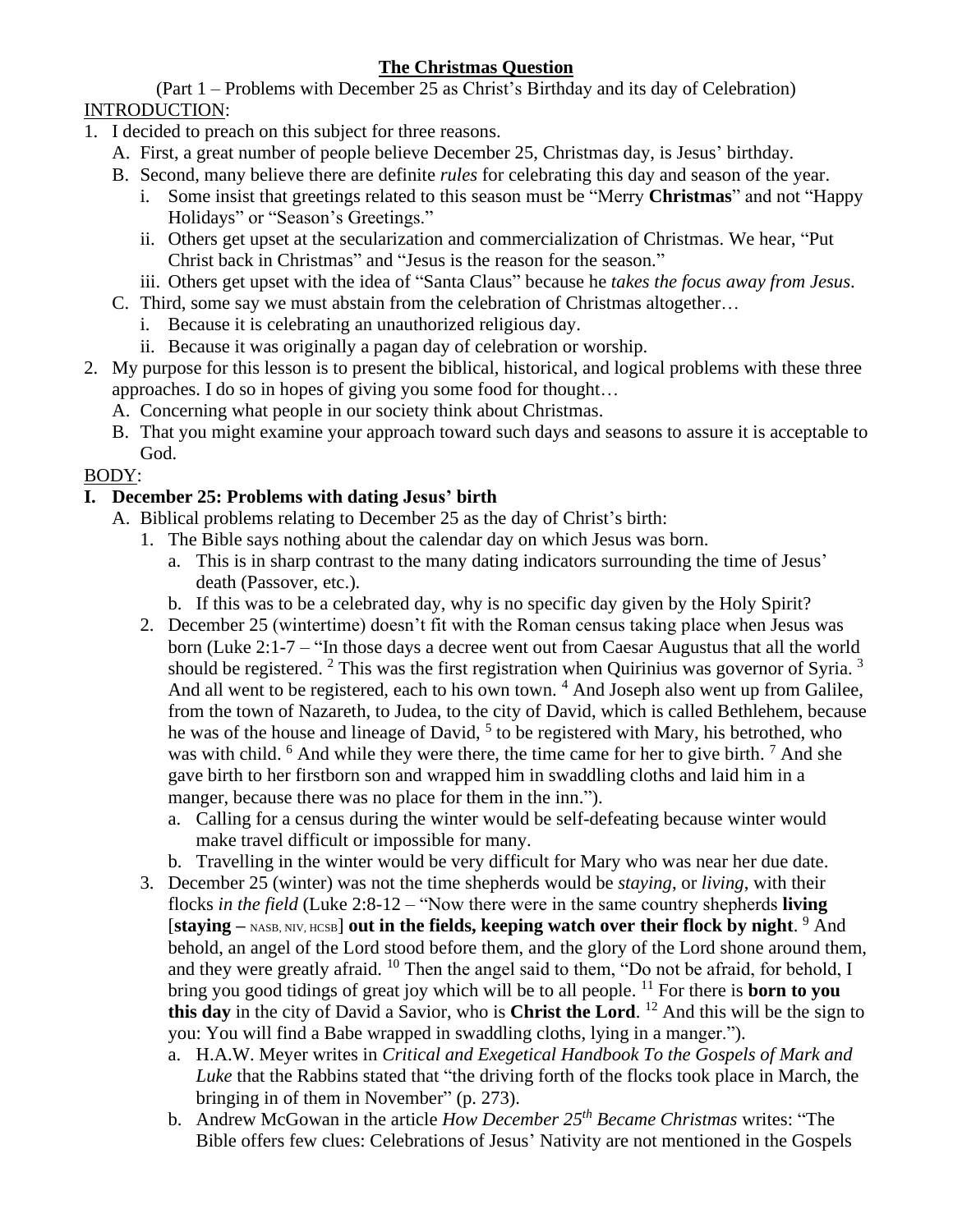or Acts; the date is not given, not even the time of year. The biblical reference to shepherds tending their flocks at night when they hear the news of Jesus' birth (Luke 2:8) might suggest the spring lambing season; in the cold month of December, on the other hand, sheep might well have been corralled." [\(www.biblicalarchaeology.org\)](http://www.biblicalarchaeology.org/).

- i. Yet, he cautions that even this may not be conclusive.
- ii. Although the gospels, Acts, and the epistles are *historically inaccurate,* the Holy Spirit saw fit not to reveal the specific day of Jesus' birth.
- B. There are historical problems with December 25 as the day of Jesus' birth.
	- 1. Clement of Alexandria around 200 A.D. (*Stromateis,* 1.21.145) showed the confusion of his day: "There are those who have determined not only the year of our Lord's birth, but also the day; and they say that it took place in the 28th year of Augustus, and in the 25th day of [the Egyptian month] Pachon [May 20 in our calendar]…And treating of His Passion, with very great accuracy, some say that it took place in the 16th year of Tiberius, on the 25th of Phamenoth [March 21]; and others on the 25th of Pharmuthi [April 21] and others say that on the 19th of Pharmuthi [April 15] the Savior suffered. Further, others say that He was born on the 24th or 25th of Pharmuthi [April 20 or 21]." (Ibid, *How December…*).
		- a. Note that there is no mention of December  $25<sup>th</sup>$ .
		- b. That date would not gain acceptance for another 150 years or so.
	- 2. "The earliest mention of December 25 as Jesus' birthday comes from a mid-fourth-century Roman (church, rp) almanac that lists the death dates of various Christian bishops and martyrs. The first date listed, December 25, is marked…: "Christ was born in Bethlehem of Judea." (Ibid, *How December…*)
	- 3. How did December 25 become the day of Christ's birth? (one explanation)
		- a. Jewish Rabbinical thought was that if God did a great thing in someone's life on a certain day, then in the future God would do another great thing i that person's life on that day.
		- b. So, when Tertullian in the early  $3<sup>rd</sup>$  Century wrote that the  $14<sup>th</sup>$  of Nisan, or March 25, was the day of Christ's crucifixion (Ibid., *Origins*, pp. 86, 90-91), this led some to surmise that Jesus must have been conceived on March 25 as well.
		- c. Since December 25 is exactly 9 months later, December 25 became the day of Christ's birth.
		- d. So, tradition produced more tradition, which is very shaky ground!
	- 4. So, neither the bible nor secular history substantiate a December 25 date of Christ's birth.

#### **II. December 25: Problems with the celebrating this day as Christ's birthday:**

- A. Biblical problems:
	- 1. There is no command or instruction for a local church or individual Christians to celebrate the day of Christ's birth.
		- a. That doesn't mean we can never give thanks to God for causing Jesus to be born into the world.
		- b. The only day *commanded/instructed* to be celebrated by the local church is **Sunday**, the resurrection day, when we assemble to worship by partaking of the Lord's Supper, singing, praying, teaching, and giving of our wealth to support the work of the church.
			- i. Jesus commanded the Lord's Supper in Matt. 26:26-29 and the N.T. church assembled to partake of it (Acts 20:7 – "Now on the first day of the week, when the disciples came together to break bread, Paul, ready to depart the next day, spoke to them and continued his message until midnight.").
			- ii. 1 Corinthians 14 instructs the Corinthian church concerning the need for edification in their worship together through teaching, singing, and praying together.
			- iii. 1 Corinthians 16:1-2 and 2 Corinthians 8-9 the local church is commanded to take up money into a treasury for the purpose of doing the work of the church.
		- c. Since there is no command or instruction from the Lord to celebrate this day: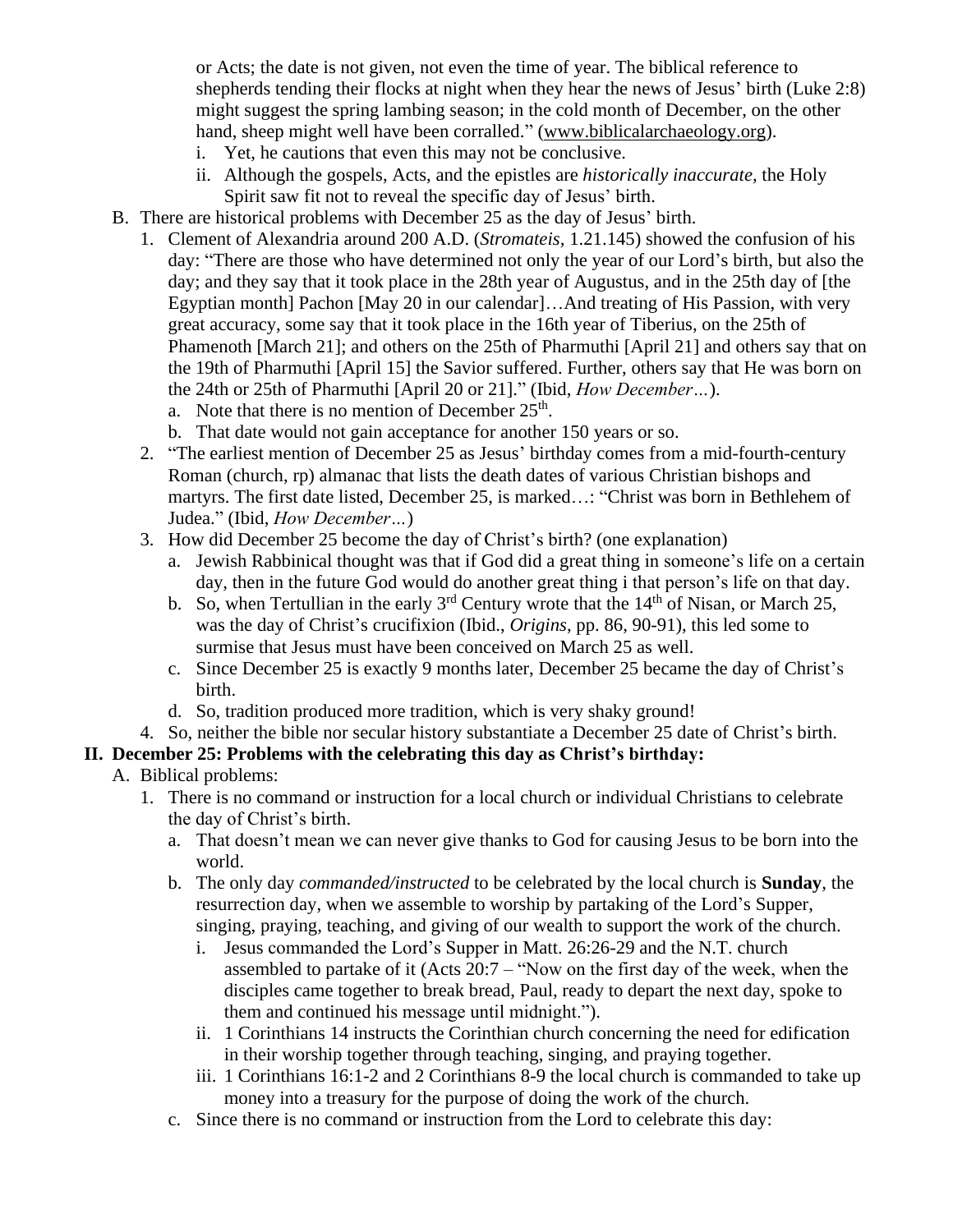- i. The local church, as a church, cannot celebrate it  $(1 \text{ Cor. } 4:6 \text{``Now these things,})$ brethren, I have figuratively transferred to myself and Apollos for your sakes, that you may learn in us **not to think beyond what is written**, that none of you may be puffed up on behalf of one against the other.").
	- 1) We are to accept what has been revealed and do that.
	- 2) To add days of celebration without written authority in the N.T. causes division and sin!
- ii. It would be wise for individual Christians to avoid a religious celebration of this day.
	- 1) For, we must take care not to add to or take away from what God has taught (Rev. 22:18-19).
	- 2) Putting religious overtones into our observance may cause others to sin in how they observe this holiday (1 Cor. 8:9-13 – "But take care that this liberty of yours does not somehow become a stumbling block to the weak. <sup>10</sup> For if someone sees you, who have knowledge, dining in an idol's temple, will not his conscience, if he is weak, be strengthened to eat things sacrificed to idols?  $11$  For through your knowledge he who is weak is ruined, the brother for whose sake Christ died. <sup>12</sup> And so, by sinning against the brethren and wounding their conscience when it is weak, you sin against Christ. <sup>13</sup> Therefore, if food causes my brother to stumble, I will never eat meat again, so that I will not cause my brother to stumble.").
	- 3) And, it is important that you be assured of your actions being right (Romans 14:23 – "But he who doubts is condemned if he eats, because *he does* not *eat* from faith; for whatever *is* not from faith is sin.").
- B. Secular history problems:
	- 1. There is no early historical evidence that N.T. Christians celebrated Christ's birth.
		- a. "Christmas was not among the earliest festivals of the church, and before the fifth century there was no general consensus of opinion as to when it should come in the calendar, whether January 6<sup>th</sup>, March 25<sup>th</sup>, or December 25<sup>th</sup>." (*Encyclopedia Britannica*, Vol. 5, p. 641).
		- b. "The extrabiblical evidence from the first and second century is equally sparse: "There is no mention of birth celebrations in the writings of early Christian writers such as Irenaeus  $(c. 130–200)$  or Tertullian  $(c. 160–225)$ . Origen of Alexandria  $(c. 165–264)$  goes so far as to mock Roman celebrations of birth anniversaries, dismissing them as "pagan" practices —a strong indication that Jesus' birth was not marked with similar festivities at that place and time. As far as we can tell, Christmas was not celebrated at all at this point." (*How December 25th Became Christmas*)
	- 2. The "official" celebration of *Christmas* on December 25<sup>th</sup> was decided by the apostate church, or *Catholicism*, establishing this date without biblical or historical foundation.
		- a. The apostate church is the origin of the name "Christmas," from the "Christ Mass."
			- i. "Mass" is used by the Roman Catholic Church for their celebration of the Eucharist, or their version of the Lord's Supper.
			- ii. The *Catholic Encyclopedia* says that the "Christ Mass" was first recorded in 1038 A.D. ("Christmas", Vol. 3).
		- b. So, even the name itself is of very late origin and *tradition*, rather than from the Bible.
- C. There is also the question of Santa Claus.
	- 1. We should know that there is no biblical basis for Santa Claus.
	- 2. The American Santa Claus was derived from the Dutch figure Sinterklaas, which was based on stories about the historical figure of Saint Nicholas.
	- 3. He was a  $4<sup>th</sup>$  century Bishop of Myra in Lycia who had the reputation for secret gift-giving and being the friend of children, thus our modern Santa Claus.
	- 4. Who Santa is and his role in Christmas has *evolved* since his death around 350 A.D., as has Christmas itself.